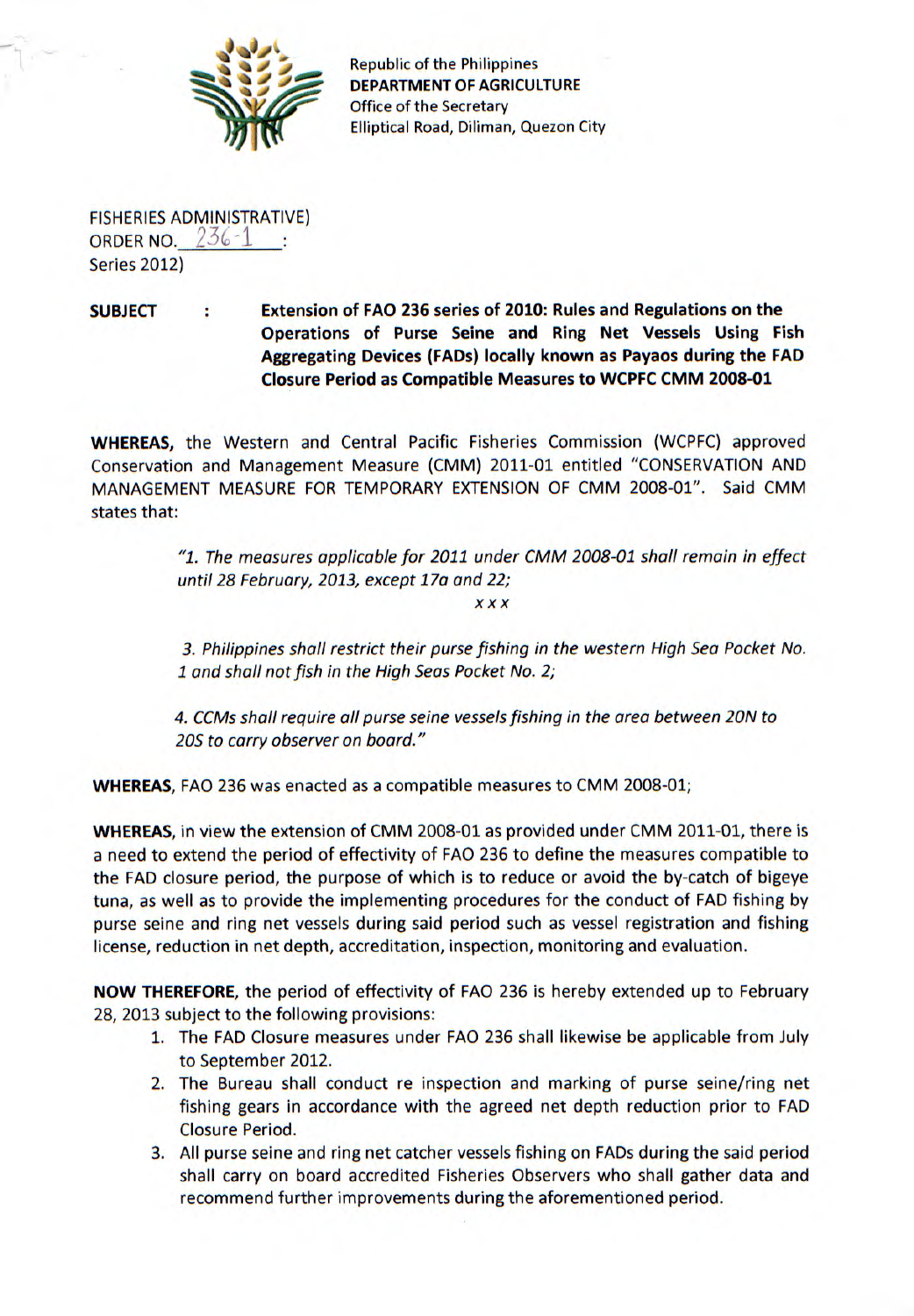**Effectivity.** This Order shall take effect fifteen (15) days after the publication in the Official Gazette and/or in two (2) newspapers of general circulation and upon registration with the National Administrative Register

Issued this 25<sup>th</sup> day of June 2012 at Quezon City, Metro Manila, Philippines.

**PROCESO J. ALCALA** Secretary Department of Agriculture

Recommending Approval:

**ATTY. ASIS G. PEREZ** 

Director, **OIC-Undersecretary for Fisheries** Bureau of Fisheries and Aquatic Resources Chairman, NFARMC

 $\sqrt{2}$ 

**SALVADOR S. SALACUP** 

**PIBLISD: July L, 2012 Phil, Daily Inquirer** 

> **July 20, 2012 VP Law Center** - **OUR**